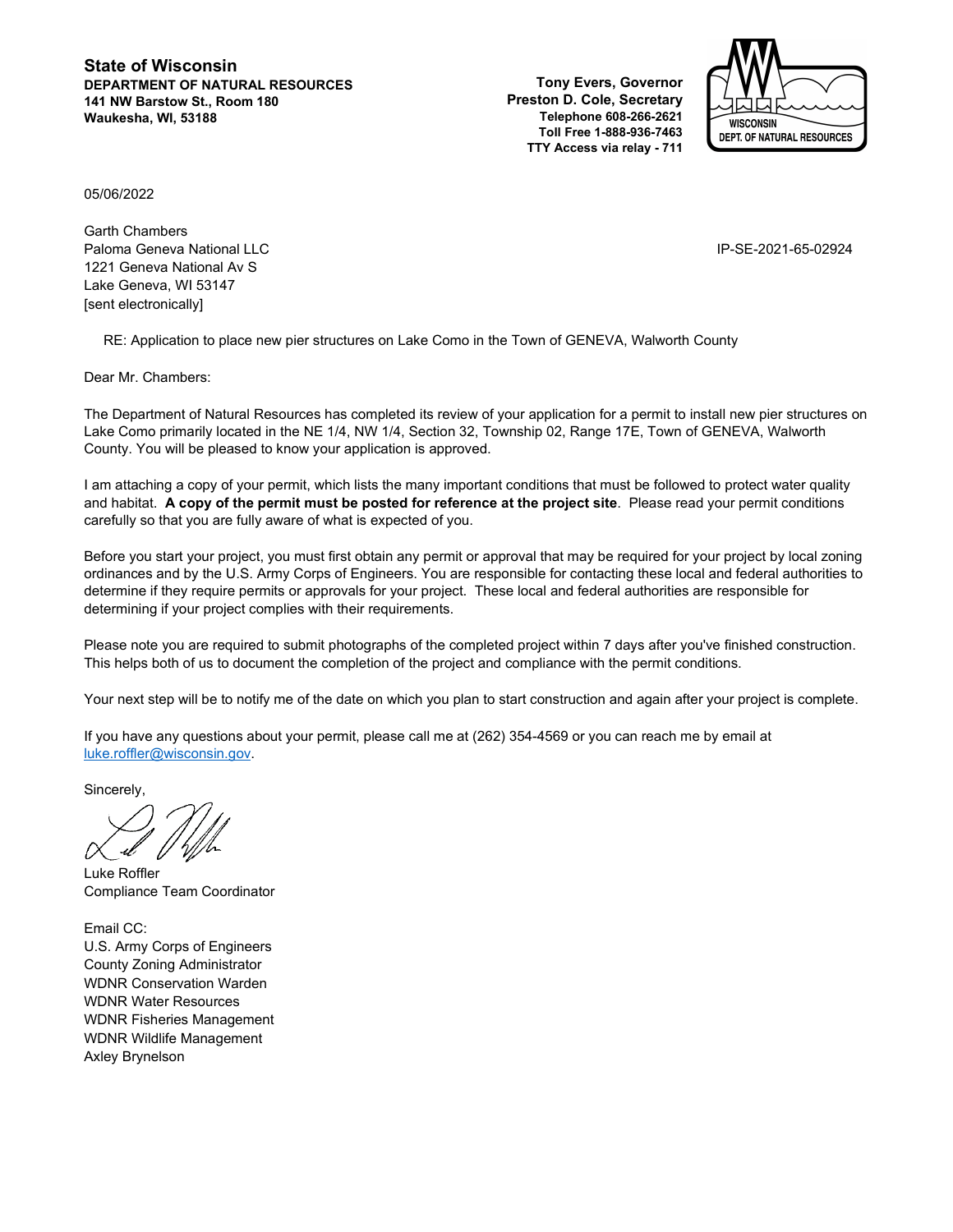# **STATE OF WISCONSIN PIER PERMIT DEPARTMENT OF NATURAL RESOURCES**

Application of Garth Chambers (Paloma Geneva National) is hereby granted under Sections 30.12 and 30.208, Wisconsin Statutes, a permit to place new pier structures on Lake Como primarily located in the NE 1/4, NW 1/4, Section 32, Township 02, Range 17E, Town of GENEVA, Walworth County, subject to the following conditions:

# PERMIT

**1. No piers may be installed until a deed restriction has been finalized with the Walworth County Register of Deeds which expressly prohibits future development of piers, wharves, and moorings along the frontage for parcels JG 3200001 and JG 3200002. Final language for the deed restriction must be provided to and approved by the Department prior to construction of the proposed piers.**

2. You must notify Luke Roffler at phone (262) 354-4569 or email [luke.roffler@wisconsin.gov](mailto:luke.roffler@wisconsin.gov) before starting construction and again not more than 5 days after the project is complete.

3. You must complete the project as described **on or before 05/06/2027**. If you will not complete the project by this date, you must submit a written request for an extension prior to expiration of the initial time limit specified in the permit. Your request must identify the requested extension date. The Department shall extend the time limit for an individual permit or contract for no longer than an additional 5 years if you request the extension before the initial time limit expires. You may not begin or continue construction after the original permit expiration date unless the Department extends the permit in writing or grants a new permit.

4. This permit does not authorize any work other than what you specifically describe in your application and plans, and as modified by the conditions of this permit. If you wish to alter the project or permit conditions, you must first obtain written approval of the Department.

5. Upon reasonable notice, you shall allow access to your project site during reasonable hours to any Department employee who is investigating the project's construction, operation, maintenance or permit compliance.

6. The Department may modify or revoke this permit for good cause, including if the project is not completed according to the terms of the permit or if the Department determines the activity is detrimental to the public interest.

7. **You must post a copy of this permit at a conspicuous location on the project site, visible from the waterway**, for at least five days prior to construction, and remaining at least five days after construction. You must also have a copy of the permit and approved plan available at the project site at all times until the project is complete.

8. Your acceptance of this permit and efforts to begin work on this project signify that you have read, understood and agreed to follow all conditions of this permit.

9. **You must submit a series of photographs to the Department, within one week of completing work on the site**. The photographs must be taken from different vantage points and depict all work authorized by this permit.

10. You, your agent, and any involved contractors or consultants may be considered a party to the violation pursuant to Section 30.292, Wis. Stats., for any violations of Chapter 30, Wisconsin Statutes, or this permit.

11. Construction shall be accomplished in such a manner as to minimize erosion and siltation into surface waters. Erosion control measures (such as silt fence and straw bales) must meet or exceed the technical standards of ch. NR 151, Wis. Adm. Code. The technical standards are found at[: http://dnr.wi.gov/topic/stormwater/standards/const\\_standards.html.](http://dnr.wi.gov/topic/stormwater/standards/const_standards.html)

12. All equipment used for the project including but not limited to tracked vehicles, barges, boats, hoses, sheet pile and pumps shall be de-contaminated for invasive and exotic viruses and species prior to use and after use.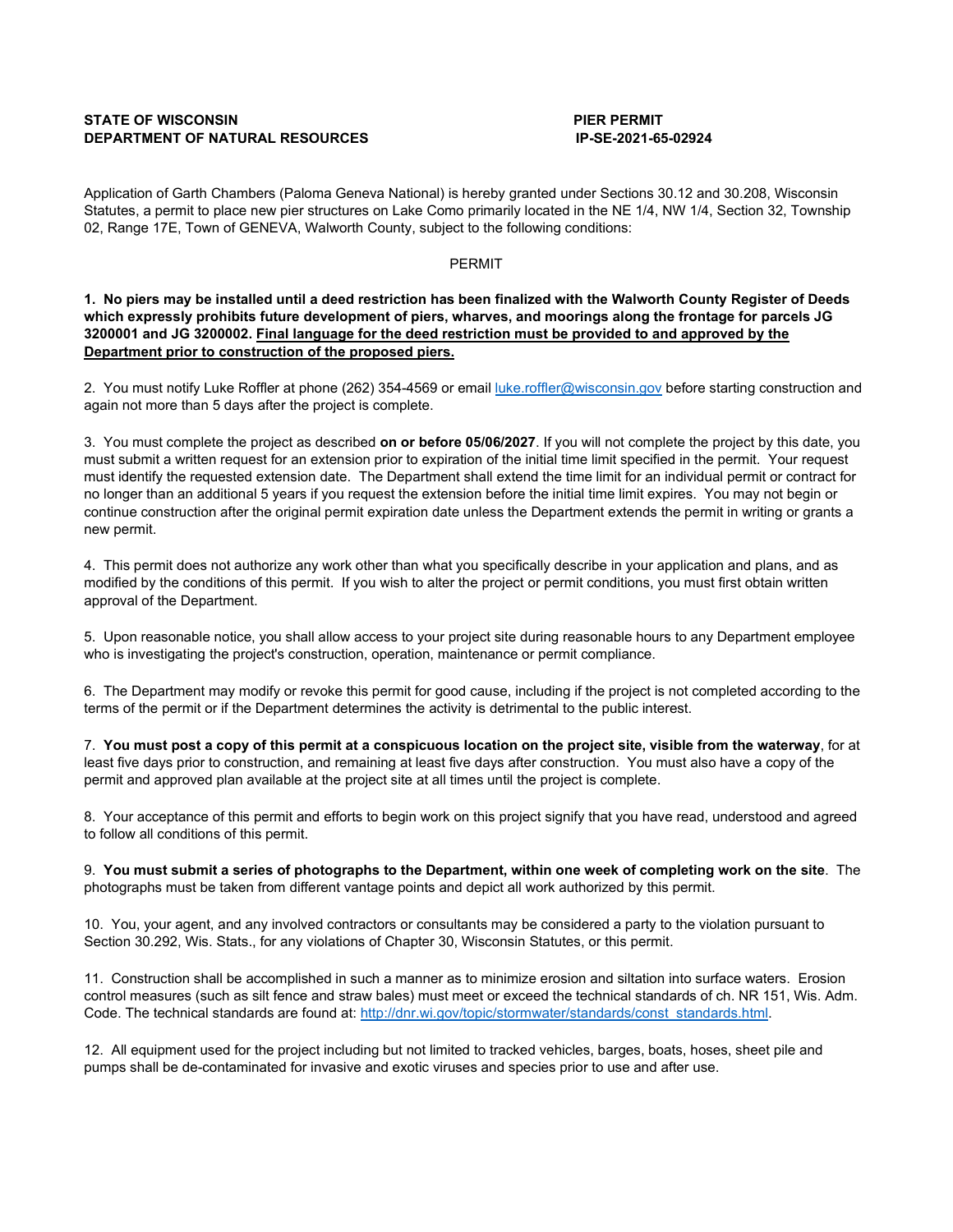The following steps must be taken every time you move your equipment to avoid transporting invasive and exotic viruses and species. To the extent practicable, equipment and gear used on infested waters shall not be used on other non-infested waters.

1. **Inspect and remove** aquatic plants, animals, and mud from your equipment.

 2. **Drain all water** from your equipment that comes in contact with infested waters, including but not limited to tracked vehicles, barges, boats, hoses, sheet pile and pumps.

 3. **Dispose** of aquatic plants, animals in the trash. Never release or transfer aquatic plants, animals or water from one waterbody to another.

4. **Wash your equipment** with hot (>140º F) and/or high-pressure water,

- OR -

Allow your equipment to **dry thoroughly for 5 days**.

#### SPECIFIC PIER CONDITIONS:

13. Electrical, fueling, and waste handling facilities must comply with applicable safety and environmental protection regulations. The proposed project does not include any fueling infrastructure. **The addition of any such facilities in the future will require additional state review and approval.**

14. No mooring buoys beyond those expressly authorized by this permit are allowed without an amendment of this permit.

15. The pier must allow the free movement of water (using a post or pile driven design) and must not entrap vegetation.

16. The pier must not enclose any portion of the navigable waterway.

17. This permit authorizes future maintenance to the piers; however, no change can be made to the type of materials, number of slips, or pier configuration without written approval from the Department or amendment of this permit.

18. This pier must not interfere with the rights of other riparians.

19. You must not cover the piers or slips or allow any buildings or other structures to be placed or constructed on the piers.

20. You must provide adequate upland access, including parking, for the general public consistent with the number of slips offered for rental to the general public.

21. Piers and pilings are limited are limited to colors which are not visually intrusive as viewed against the shoreline.

22. Lighting for safety or to facilitate docking may be included and should be down focused, non-intermittent white or yellow light.

23. Flotation devices must be securely attached to the pier and maintained in a serviceable condition.

24. Roofs, walls, and advertising signs may not be included on the piers. A sign of reasonable dimensions to identify the property is permissible on the upland area only.

25. The project must comply with NR 102, Wis. Adm. Code to meet Wisconsin water quality standards and the protection of water quality.

26. The project must comply with NR 151, Wis. Adm. Code's performance standards. Best Management practices to avoid or minimize soil, sediment, or pollutants carried in runoff to waters of the state must be implemented.

### FINDINGS OF FACT

1. Garth Chambers (Paloma Geneva National), 1221 Geneva National Av S, Lake Geneva, WI 53147, filed an application with this Department on 07/23/2021, under sections Sections 30.12 and 30.208, Wisconsin Statutes, to place new pier structures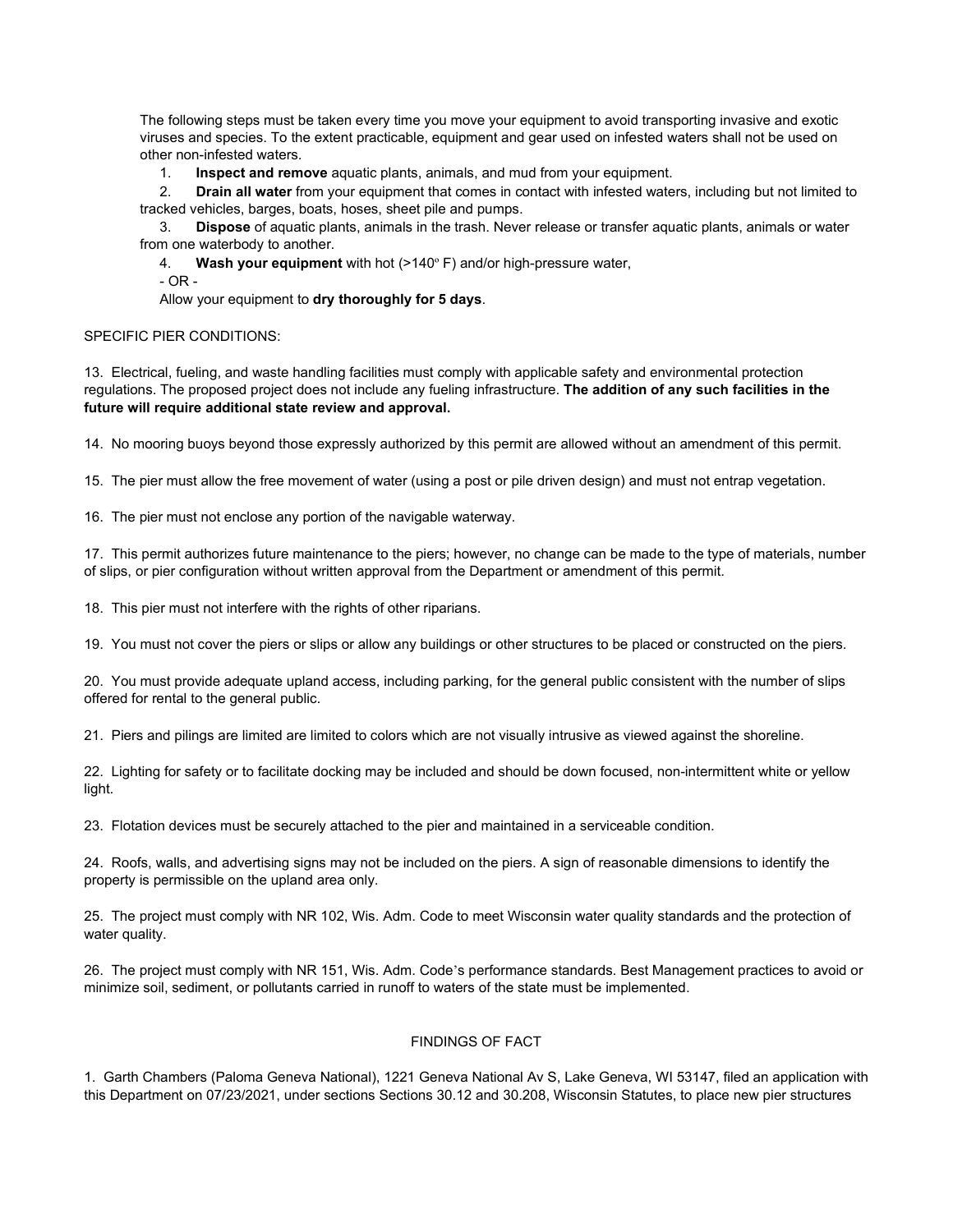on Lake Como primarily located in the NE 1/4, NW 1/4, Section 32, Township 02, Range 17E, Town of GENEVA, Walworth County.

2. The applicant proposes constructing new pier structures along the shoreline of Lake Como in Walworth County. The revised proposal includes ten new pier structures, each 100' in length with 5' wide mainstems and 3' wide lateral stems. The structures will be built with semi-transparent decking to allow sunlight transmission beneath the structures. Each pier structure will include ten slips, for a total of 100 new slips. Each slip will be 11' wide x 24' long, with the first slips located in approximately 35" of water. The pier structures will be spaced approximately 50' apart and will be designed to be ADA compliant. The applicant will also finalize a deed restriction for approximately 4,700 linear feet of wetland frontage to the west of the project site, which will prohibit future development of piers, wharves, or moorings to protect sensitive wetland and aquatic habitat.

3. The Department has completed an investigation of the project site and has evaluated the project as described in the application and plans.

4. Lake Como is a navigable water (and no bulkhead exists at the project site).

5. The proposed project, if constructed in accordance with this permit will not adversely affect water quality, will not increase water pollution in surface waters and will not cause environmental pollution as defined in s. 283.01(6m), Wis. Stats.

6. The applicant is a riparian landowner with approximately 6,700 linear feet of shoreline frontage along Lake Como in Walworth County.

7. The project site is located within a designated sensitive area (Sensitive Area 3) under NR 107.05.3(i)(1) and was originally identified and mapped by Department staff on June 1, 1989.

8. The proposed project will not impact wetlands if constructed in accordance with this permit.

9. The Department of Natural Resources has determined that the agency's review of the proposed project constitutes an integrated analysis action under s. NR 150.20(2), Wis. Adm. Code. The Department has considered the impacts on the human environment, alternatives to the proposed projects and has provided opportunities for public disclosure and comment. The Department has completed all procedural requirements of s. 1.11(2)(c), Wis. Stats., and NR 150, Wis. Adm. Code for this project.

10. The Department of Natural Resources and the applicant have completed all procedural requirements and the project as permitted will comply with all applicable requirements of Sections 30.12 and 30.208, Wisconsin Statutes and Chapters NR 102, 103, and 326 of the Wisconsin Administrative Code.

11. The notice of pending application and public hearing was published on the Department's website on March 4, 2022 and was published in Lake Geneva Regional News on March 16, 2022.

12. A public hearing was held on April 4, 2022 remotely via Zoom. During the hearing, 41 individuals provided verbal testimony. In addition, written public comments were received during the hearing and during the open public comment period for this application and those comments can be summarized as follows:

The proposed pier project would add 100 new slips and boats to a lake primarily populated by single-stem piers. The addition of so many boats will cause impacts to water quality, aesthetics, recreational safety and aquatic habitat. The project site is located in a designated sensitive area, which should be protected from development projects. The Town of Geneva's ordinances which apply to this area are restrictive and this pier proposal does not conform to them. The previous landowner transferred their right to build a pier as part of a land sale to a neighbor.

13. Feedback on the project proposal was obtained from Department resource managers following field visits and during multiple project discussions and is summarized below in point 16.

14. Riparian property owners have an established riparian right to place structures for navigational purposes, qualified by the structure's impact on the navigation, the public interest in navigable waters and the common law doctrine of reasonable use.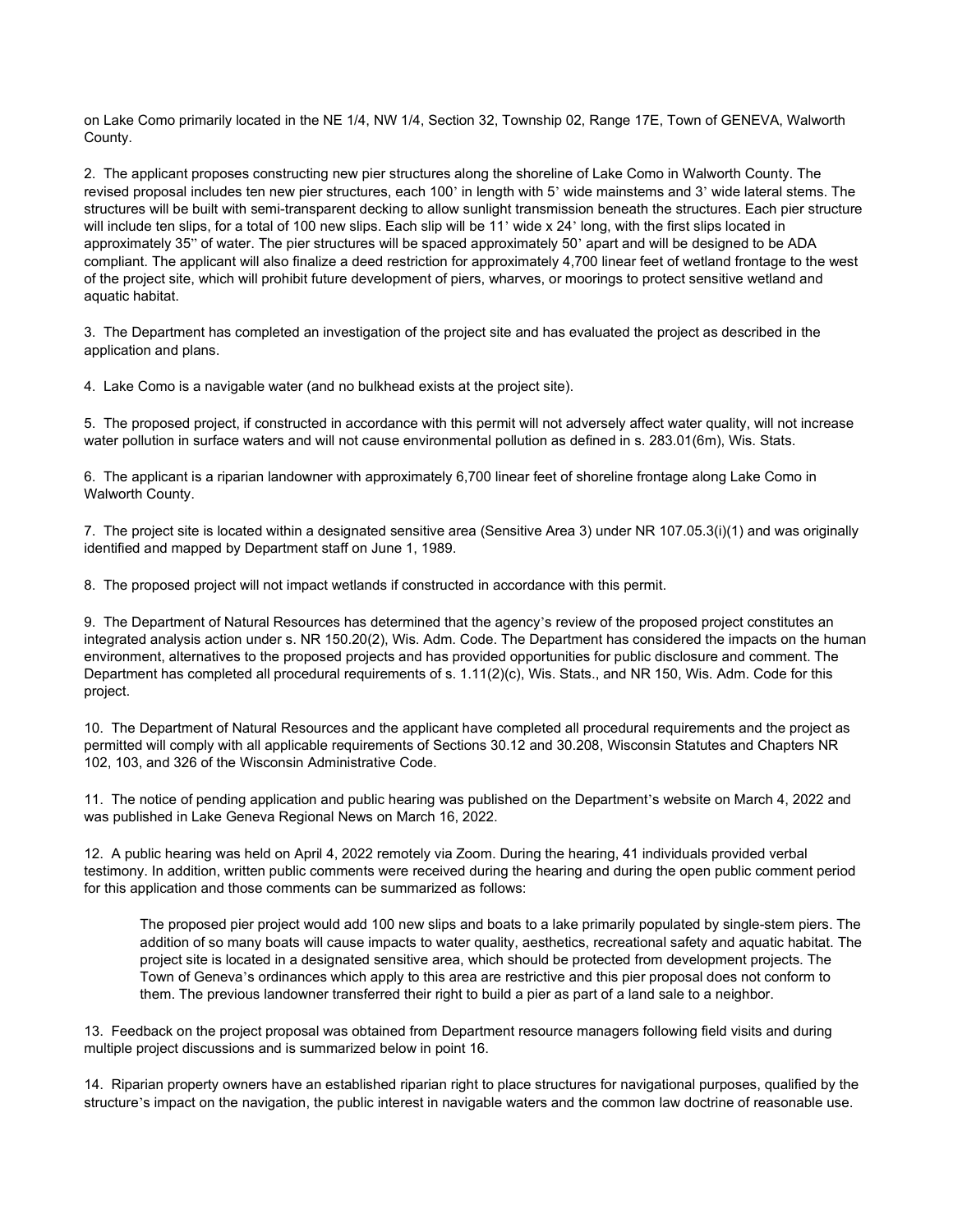DNR has established reasonable use guidelines which are based on linear feet of frontage owned. Based on the amount of shoreline owned by the applicant, the standard presumption of reasonable use for this property would accommodate 135 total boat slips.

15. The structure will not materially obstruct navigation because the 100' long piers will be constructed in the slow-no-wake zone and end short of the traffic lane at 200' from the shore (established by Town of Geneva Ordinance No. 4).

16. The structure or deposit will not be detrimental to the public interest in aquatic habitat, water quality, public recreation or natural scenic beauty.

- a) The project as proposed is designed to reduce shading of aquatic plant communities, avoid high quality wetland and aquatic habitat, and limit the area of direct impact to a condensed portion of the applicant's frontage.
	- 1. The applicant proposes installation of ten new pier structures along the golf course frontage, which is largely devoid of trees and shrubs and is lined with riprap. Department resource managers assessed the site in the field and found that substrate in front of the golf course frontage is a mix of hardpan, gravel, cobble and marl. Aquatic plants are largely absent (other than invasive Eurasian watermilfoil) due to plant harvester activity.
	- 2. Department resource managers also conducted site visits to assess the wetland frontage owned by Paloma Geneva National and west of the project site, which features frontage composed of soft marl and silt. Eurasian watermilfoil is the dominant plant species close to shore, but native plants dominate away from shore, including large leaf pondweed, sago pondweed, and spatterdock. The nearshore and terrestrial habitat along this frontage is diverse, including emergent plants, trees, shrubs, several fallen trees, etc. Native wetland species are common across this frontage, likely providing breeding habitat for many wildlife species. This area west of the project site provides the only natural shoreline on the west end of the lake.
	- 3. The applicant has agreed to file for a deed restriction protecting the wetland frontage from future development of piers, wharves and moorings.
	- 4. Several other key revisions to the original project proposal will further limit the impact of the pier structures. These include reducing the number of slips from 120 to 100, constructing the pier structures with semi-transparent decking to reduce shading of aquatic plants, reducing pier mainstems from 6' to 5' to further limit shading, removing the shallowest slips from each structure to reduce turbidity from boating activity, and spacing pier structures 50' apart to limit the total area of impact.
	- 5. The high quality wetland and aquatic habitat to the west of the project site is protected from high speed boating activity by a slow no wake zone established by Town of Geneva Ordinance No. 4 (Lake Como Use Ordinance).
- b) The slips will be constructed in a condensed manner (ten slips per structure and 50' of spacing between structures) to limit the area of direct project impact.
	- 1. The pier structures will be placed along existing golf course frontage, which features a manipulated and armored shoreline.
	- 2. Condensing new slips onto ten structures and reducing the amount of spacing between the structures serves to limit the total area of impact, ecologically and aesthetically.
	- 3. Nearshore impacts from boats using the new piers (wake, turbidity, fueling, etc.) will be contained to a smaller area by condensing the project site. No fueling facilities or infrastructure are proposed as part of the project plan. Any addition of such facilities in the future will require additional state review and approval.
	- 4. Multi-slip pier structures are largely absent from Lake Como, but are eligible for approval under 30.12, Wisconsin Statutes, pending a review of reasonable use and a site-specific assessment of impacts to the public trust and navigation.
- c) The project meets the standard reasonable use presumption for number of slips and users of the slips will be held to boating regulations established in Chapter 30, Subchapter V, Wisconsin Statutes and Town of Geneva Ordinance No. 4 (Lake Como Use Ordinance).
	- 1. The number of slips permitted at a project site is based on the linear frontage of contiguous shoreline owned by the applicant and a site-specific assessment of project impacts.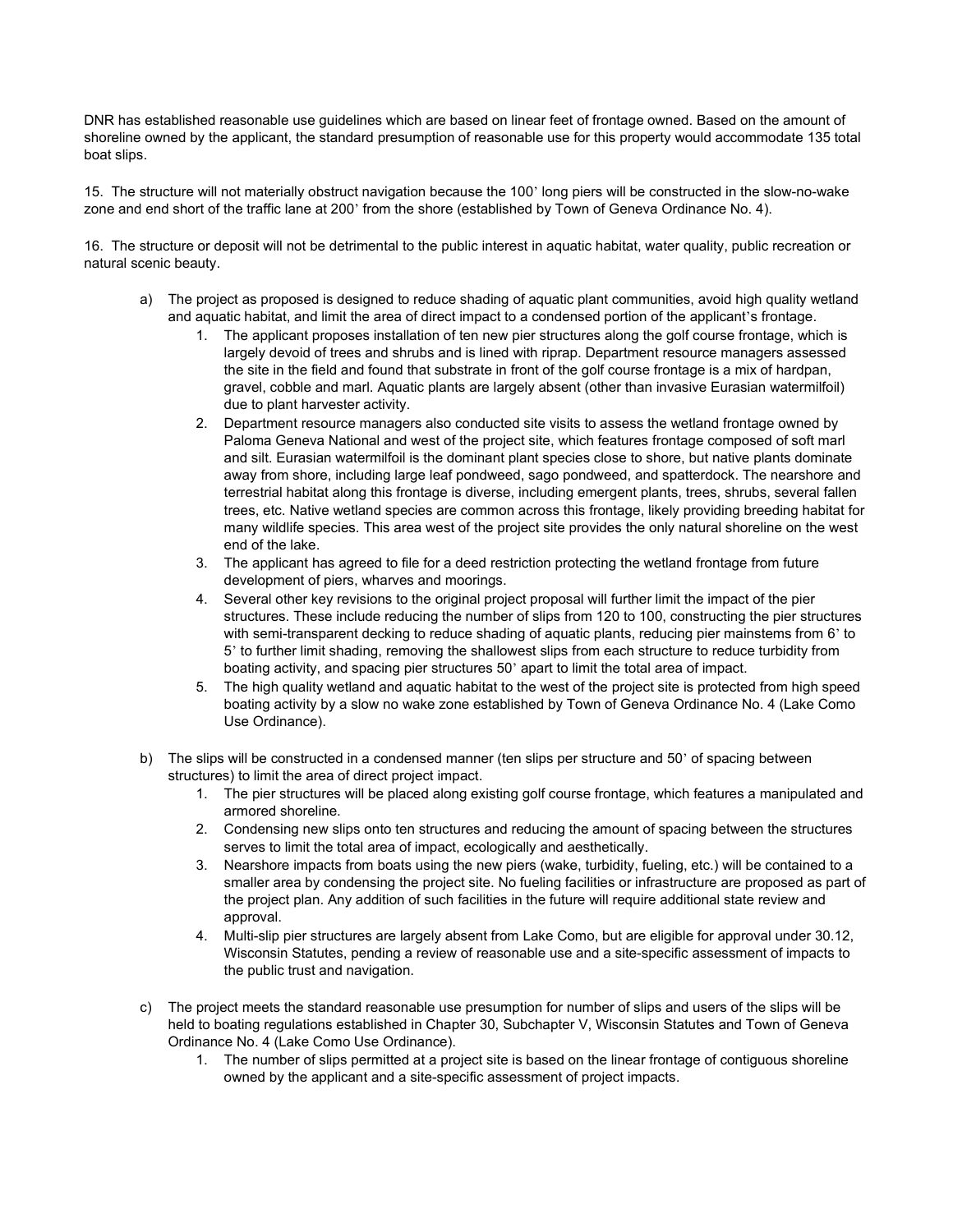- 2. The Department does not set a "carrying capacity" for waterways (e.g., number of slips per surface water acre, number of boats per surface water acre, etc.). Rather, the Department limits the number of slips based on reasonable use (frontage owned and site-specific impacts).
- 3. The Department does not have jurisdiction to limit boat size, type, speed, no wake zones and hours, etc. These items are subject to the jurisdiction of local municipalities (i.e., Town of Geneva). A review of Town of Geneva Ordinance No. 4 (Lake Como Use Ordinance) indicates some restrictions are already in place (speed limits, slow no wake zones, etc.). These existing restrictions help to protect the resource, aesthetics of the lake, and recreational safety.
- d) Questions regarding Geneva National's original development plan, assurances to not seek pier placement approval from the Town, and/or whether pier rights were later transferred to a neighbor as part of a land sale are not relevant to the Department's review of this permit application, absent any legally-binding documentation (e.g., a deed restriction).
	- 1. The applicant is a riparian landowner with sufficient frontage for the number of slips proposed.
	- 2. Provided a proposed pier project meets statutory standards and does not interfere with the rights of other riparians, local disputes regarding pier placement and pier rights are not considered under Section 30.12, Wisconsin Statutes and must be settled directly between the affected parties.

17. The structure will not materially reduce the flood flow capacity of a stream because the project site is not located in a regulated floodplain and will not restrict free movement of water underneath the pier.

## CONCLUSIONS OF LAW

1. The Department has authority under the above indicated Statutes and Administrative Codes, to issue a permit for the construction and maintenance of this project.

2. The Department has determined the project meets the standards for approval under Section 30.12, Wisconsin Statutes.

# NOTICE OF APPEAL RIGHTS

If you believe that you have a right to challenge this decision, you should know that the Wisconsin statutes and administrative rules establish time periods within which requests to review Department decisions shall be filed. For judicial review of a decision pursuant to sections 227.52 and 227.53, Wis. Stats., you have 30 days after the decision is mailed, or otherwise served by the Department, to file your petition with the appropriate circuit court and serve the petition on the Department. Such a petition for judicial review shall name the Department of Natural Resources as the respondent.

To request a contested case hearing of any individual permit decision pursuant to section 30.209, Wis. Stats., you have 30 days after the decision is mailed, or otherwise served by the Department, to serve a petition for hearing on the Secretary of the Department of Natural Resources, P.O. Box 7921, Madison, WI, 53707-7921. The petition shall be in writing, shall be dated and signed by the petitioner, and shall include as an attachment a copy of the decision for which administrative review is sought. If you are not the applicant, you must simultaneously provide a copy of the petition to the applicant. If you wish to request a stay of the project, you must provide information, as outlined below, to show that a stay is necessary to prevent significant adverse impacts or irreversible harm to the environment. If you are not the permit applicant, you must provide a copy of the petition to the permit applicant at the same time that you serve the petition on the Department.

### **The filing of a request for a contested case hearing is not a prerequisite for judicial review and does not extend the 30 day period for filing a petition for judicial review.**

A request for contested case hearing must meet the requirements of section 30.209, Wis. Stats., and sections NR 2.03, 2.05, and 310.18, Wis. Admin. Code, and if the petitioner is not the applicant the petition must include the following information:

 1. A description of the objection that is sufficiently specific to allow the department to determine which provisions of this section may be violated if the proposed permit or contract is allowed to proceed.

 2. A description of the facts supporting the petition that is sufficiently specific to determine how the petitioner believes the project, as proposed, may result in a violation of Chapter 30, Wis. Stats;.